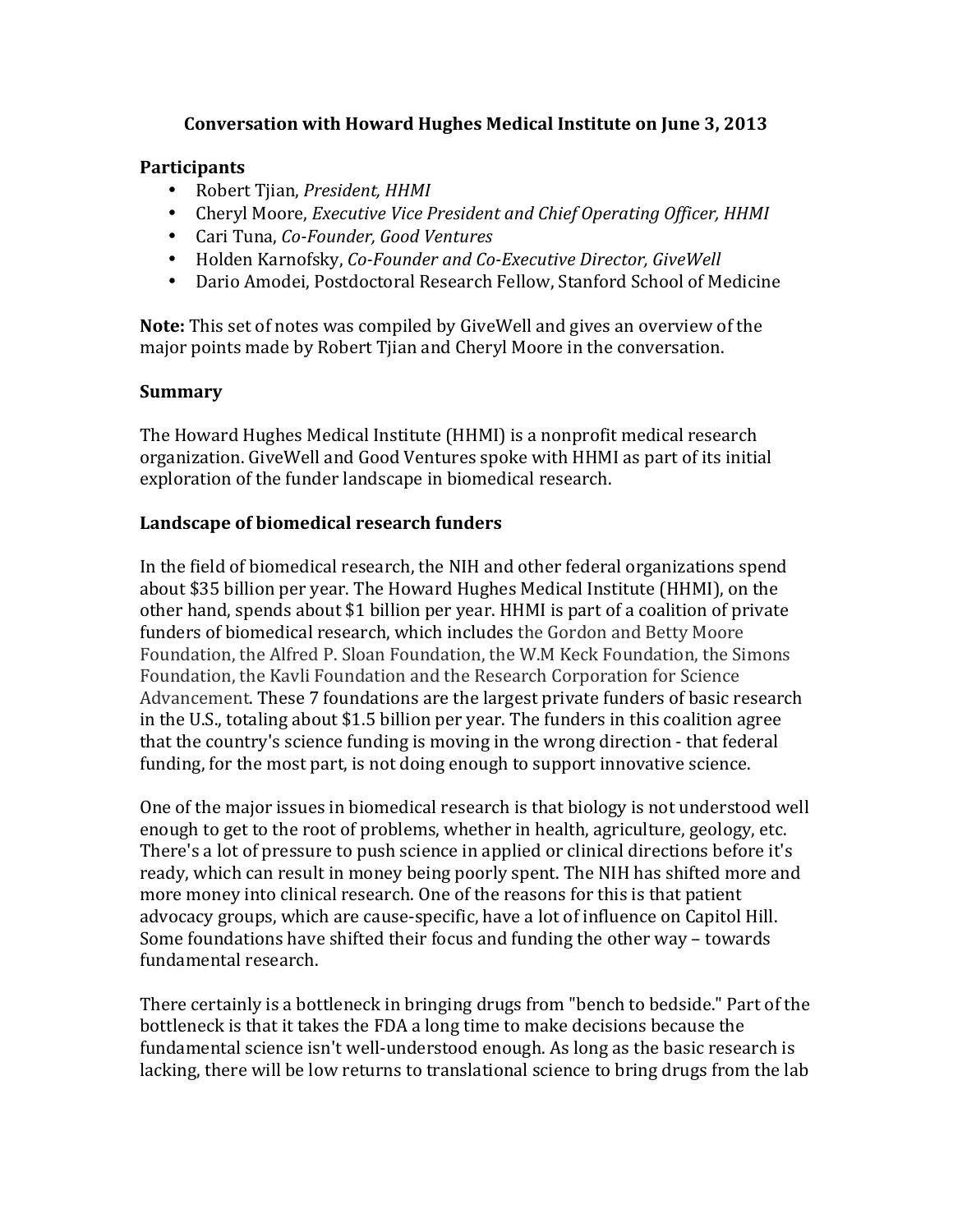to production. Better progress on basic, fundamental science would lead to stronger understanding and higher success rates at later stages.

One of the reasons for the lack of basic research is that the funding mechanisms keep shifting further from this type of science. Venture capitalists focus on very latestage, relatively low-risk-seeming ideas. This discourages innovation and risk in favor of recycling old ideas that have already been developed, and makes it hard for young scientists to obtain funding. From the 1980s-2000s, VCs were funding biotech companies to the point where pharmaceutical companies could buy them up; now, pharma companies are having a hard time with how to best build their pipelines. Universities are beginning to fund earlier-stage research, and there are other possible models, but it's not clear what the best solution is.

HHMI's view is that the later stages of research are important, but a scientist has to be able to understand the basic techniques before he or she can create a therapeutic treatment or diagnostic tool. The basic research is often years away from its clinical application, but can be extremely valuable. One example is treatment for chronic myelogenous leukemia (CML), which used to be a death sentence. Two scientists started with basic research at UCLA; no company wanted to invest in what they were doing; they started their own company and pushed it for about 18 years, took it through every phase: basic research, preclinical, clinical, all the way to postpatient analysis which is taking place now. In general, HHMI-supported scientists have strong track records of working on late-stage research and seeing their research reach the bedside. Having strong fundamental understanding of the science is very useful in getting through later stages successfully.

It's important for money to be available for early career researchers. HHMI already puts a lot of its funding into postdocs and graduate students, but even as junior faculty, it's hard to get funding from the NIH. HHMI plans to put more money into early career scientists. Supporting early career scientists is a possible opportunity for a new funder.

# **Promoting basic research**

The coalition of the 7 private funders is the first time that the major science research philanthropies have worked together. They are considering ways to be more yocal in advocating for basic research, though they do not lobby. Lobbying is a potential opportunity for a new entrant into this space.

HHMI does not rely on donor funding and generally does not accept donations; its budget comes from its endowment.

HHMI has recently begun discussing potential collaborations with the Bill and Melinda Gates Foundation, which is beginning to put more money into basic research. Tuberculosis is an example of a large global health issue that has received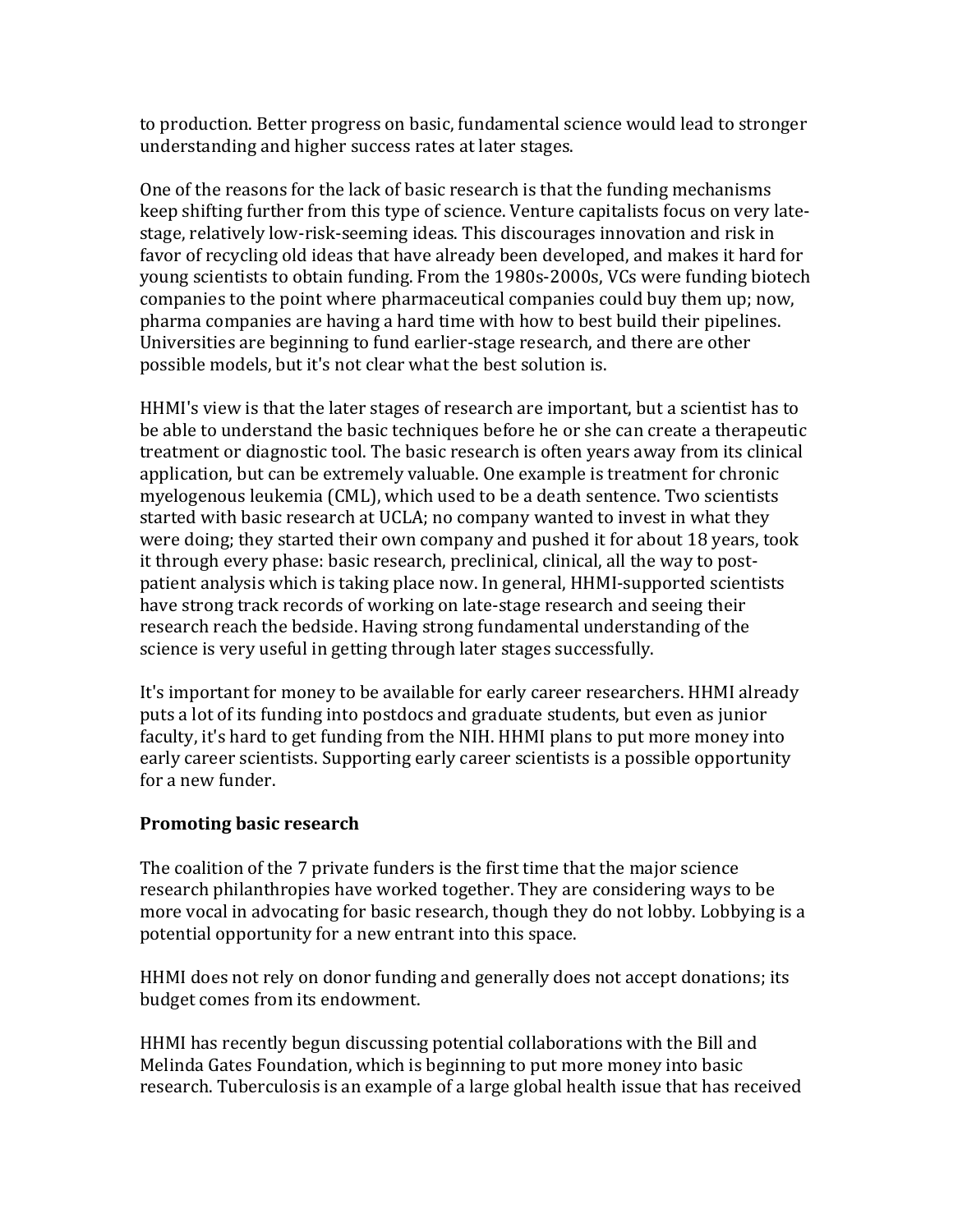a lot of foundation funding aimed at treatment, but is still difficult even to diagnose because the basic biology of it is not well-understood.

# **HHMI's approach**

Even the highest-level officials and advisors within HHMI are expected to spend time in the lab. In order to advise other scientists, they need to be current on the science. In many other institutions, advisory roles are purely administrative (e.g., editors of journals and program officers at the NIH).

All of HHMI's reviewers are full time academics who receive 3-5 year retainers from HHMI. Most academic scientists work about 60-80 hours/week, so they are able to handle their academic work and HHMI work.

Finding good advisors is a huge part of the job of the President of HHMI. Networking is key for this. HHMI doesn't just look for expertise, but for generalists with a sharp but broad view of biomedical research. Finding generalists is harder than finding experts in particular fields. One of the things HHMI looks for is generalists who can recognize outstanding, high-potential science that is outside their field of specialization.

It is an open question how you retain creativity after you've built the institution. Once you set up an organization that has a physical structure and permanent staff, it's hard to change things. No one at HHMI has tenure, that's one way of keeping things flexible.

There are some groups that HHMI provides with funding because they have great models. HHMI also just put \$25 million into UTeach, which develops subject area teachers by encouraging them to study their subjects as undergraduates. HHMI does deep due diligence before funding another institution's project, and checks it out again every 4-5 years, but defers to UTeach's selection process.

## **HHMI Investigators**

HHMI provides relatively long-term funding for outstanding researchers through the Investigators program. Applications for funding ask for a brief description of what the researcher is planning to do, but the emphasis is really on track record  $$ what the researcher has already done. There is a check-in every 5 years for HHMI investigators. At that point, investigators need to present what they have accomplished, but if they have veered from their original plan for good reason, the research will still be supported. HHMI bets on people. The NIH, on the other hand, asks for specific aims in research proposals, and holds researchers to them. HHMI's view is that if researchers are locked into following set plans, they can't go where the science leads them, and that isn't ideal for maximizing innovation. The NIH has a program modeled on this approach (the Pioneer's award), but this program is very small compared to the bulk of NIH funding.